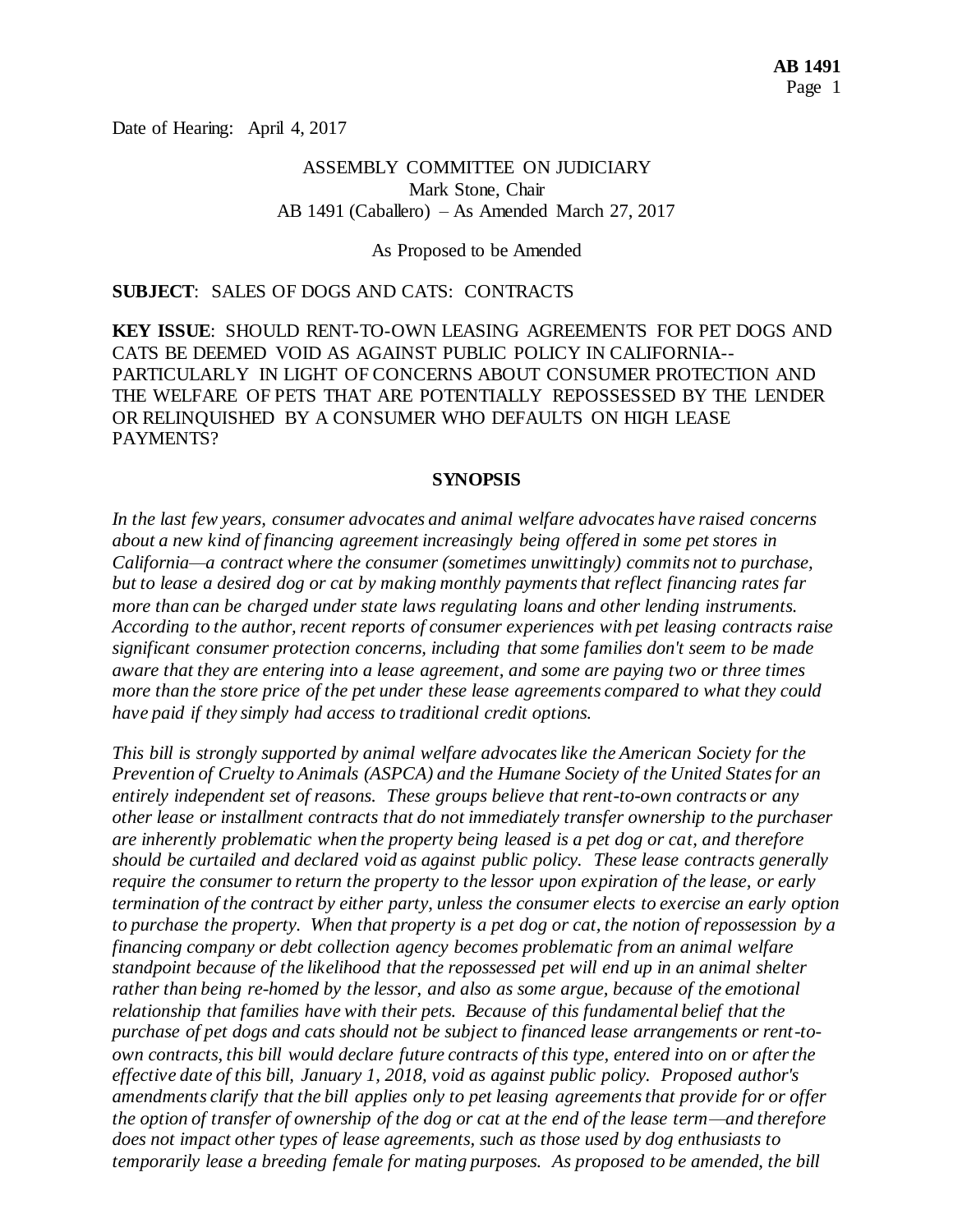*has no known opposition, although at the time of this analysis, the Committee had yet to receive any correspondence from companies that employ pet leasing contracts in California.*

**SUMMARY:** Declares as void against public policy rent-to-own and other types of leasing contracts for pet dogs or cats that do not immediately transfer of ownership of the animal to the purchaser. Specifically, **this bill**:

- 1) Establishes that a contract entered into on or after January 1, 2018, to transfer ownership of a dog or cat in which ownership is contingent upon the making of payments over a period of time subsequent to the transfer of possession of the dog or cat is void as against public policy.
- 2) Clarifies that 1) above does not apply to payments to repay an unsecured loan for the purchase of the dog or cat.
- 3) Establishes that a contract entered into on or after January 1, 2018, for the lease of a dog or cat that provides for or offers the option of transfer of ownership of the dog or cat at the end of the lease term is void as against public policy.
- 4) Provides that in addition to any other remedies provided by law, the consumer taking possession of a dog or cat transferred under the terms of a contract described in 1) or 3) above shall be deemed the owner of the dog or cat and shall be entitled to the return of all amounts he or she paid under the contract.

## **EXISTING LAW**:

Pursuant to the Karnette Rental-Purchase Act (Civil Code Sec. 1812.620 *et seq*.):

- 1) Regulates personal property rental transactions in which the renter has the option to apply a portion of the rent toward purchase of the property. The Karnette Act governs the rental of property for use by a consumer for personal, household, or family purposes for an initial term of 4 months or less. (Civil Code Sec. 1812.622 *et seq*. All further references are to this code unless otherwise specified.)
- 2) Requires the rental purchase agreement to be in writing and to contain specified information, including a description of the property, the total number and the total amount of periodic payments necessary to acquire the property, and a notice to the consumer of his or her rights and obligations under the agreement. (Section 1812.623.)
- 3) Specifies the parameters of the consumer's liability for loss of, or damage to, the property and those of permissible security deposits, and regulates the advertisement of rental-purchase agreements, including the sending of solicitation or other promotional materials. (Sections 1812.636 to 1812.641.)
- 4) Establishes bright-line pricing caps for the cash price of the property and the total of payments under rental-purchase contracts. Specifically provides that the maximum cash price for the lessor's first rental of property subject to a rental-purchase agreement may not exceed 1.65 times the lessor's cost for computer systems and appliances; 1.7 times the lessor's cost for electronic sets, 1.9 times the lessor's cost for furniture; and 1.65 times the lessor's cost for all other items; further provides that the maximum total of payments may not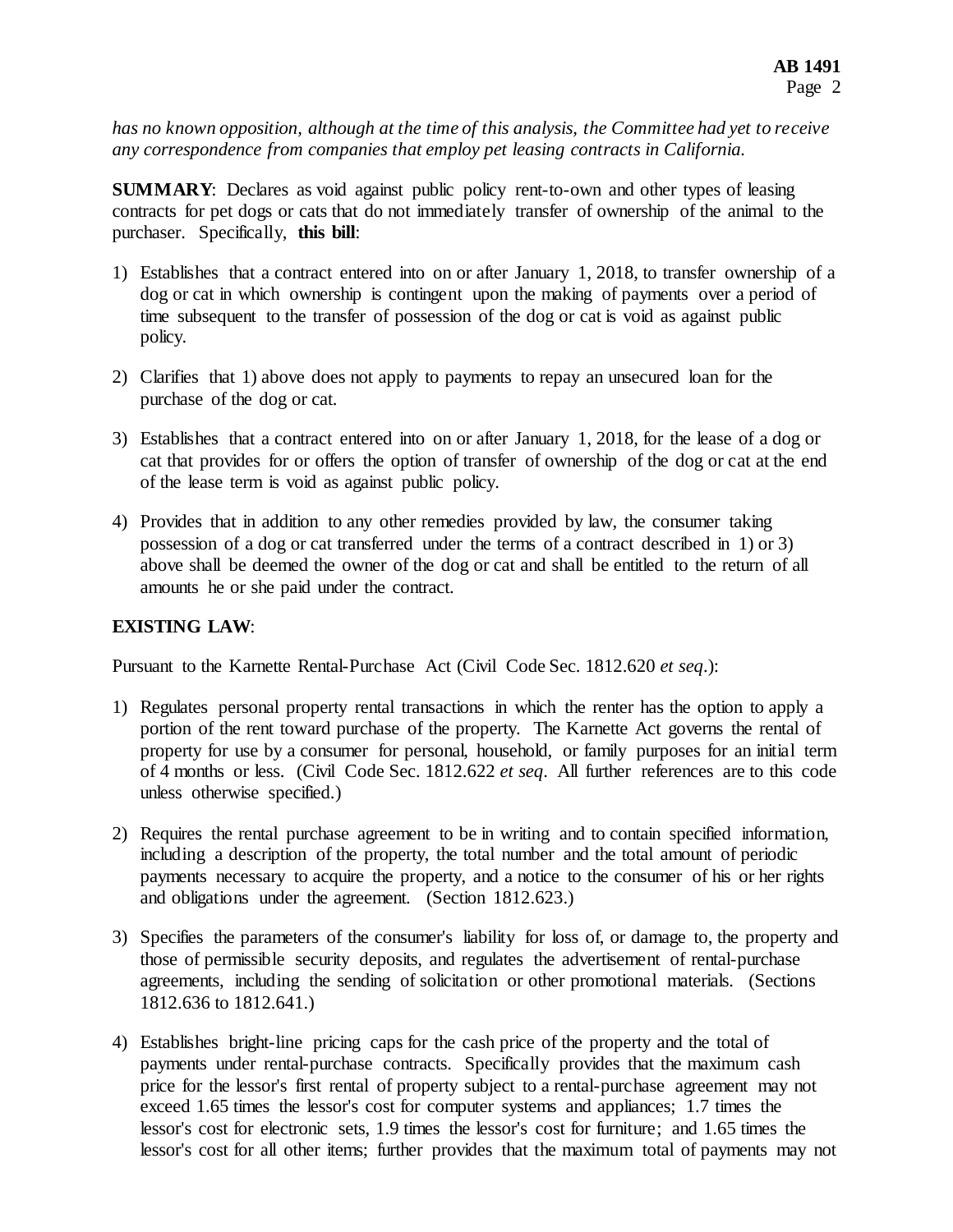exceed 2.25 times the maximum cash price that could have been charged for the first rental of the property. (Section  $1812.644$ , subd. (b) and (c).)

Pursuant to the California Retail Installment Sales Act, generally known as the Unruh Act (Civil Code Section 1801 *et seq*.):

- 5) Regulates retail installment contracts, defined as any contract for a retail installment sale between a buyer and seller which provides for (a) repayment in installments, whether or not such contract contains a title retention provision, and in which the buyer agrees to pay a finance charge or certain other conditions apply; or (b) payment in more than four installments. (Section 1802.6.)
- 6) Requires detailed disclosures, as specified, of contract terms in a retail installment contract, including an itemization of the amount financed, the cash price, sales taxes, administrative finance charges, and the amount of down payment, among other things. Further requires the entire content of the contract, including all terms, obligations, and disclosures, to appear in a single document. (Sections 1803.1 to 1803.3.)
- 7) Provides that if the buyer defaults in the performance of his obligations, the seller may repossess the goods, or sue for the contract balance. If the seller repossesses the goods, the buyer has ten days to redeem before the seller either sells the goods to cover the balance owing or retains the goods as full payment. (Section 1812.2.)

**FISCAL EFFECT**: As currently in print this bill is keyed non-fiscal.

**COMMENTS**: According to the author, consumer advocates and animal welfare advocates have raised concerns about a new kind of financing agreement being used by some pet stores in California—a contract where the consumer (often unwittingly) commits not to purchase, but to lease the desired dog or cat by making monthly payments that reflect near usurious financing rates. The author explains the need of the bill as follows:

[One] company partners with pet retailers to offer consumers puppy leasing options, akin to a "rent-to-own" scheme. The structure is much like a car lease, in which the consumer pays fixed monthly payments and is then given the opportunity to purchase the puppy, kitten, or other pet at the end of the term by making a balloon payment. At the end of the lease term, the lessee may have paid twice or even three times the amount of the initial cost that the pet otherwise would have cost. Unlike other common forms of financing, the company has structured the financing so that there are no restrictions on the fees or interest that are charged. Given the emotional nature of purchasing a new pet, families often do not take the time to fully understand the financial implications of the transaction. Once the true cost is realized, these families must decide if they can keep their new furry friends, or if they have to cancel their contract. In the event of a default or cancellation, the future welfare of the pet is put into question given that the lending company has no interest in maintaining the pet.

AB 1491 would help by specifying that financing schemes that do not immediately transfer full ownership of a pet to a buyer may not be utilized to finance the purchase of a dog or cat. By precluding these types of transactions, we can protect consumers from unscrupulous lending practices involving the purchase of a pet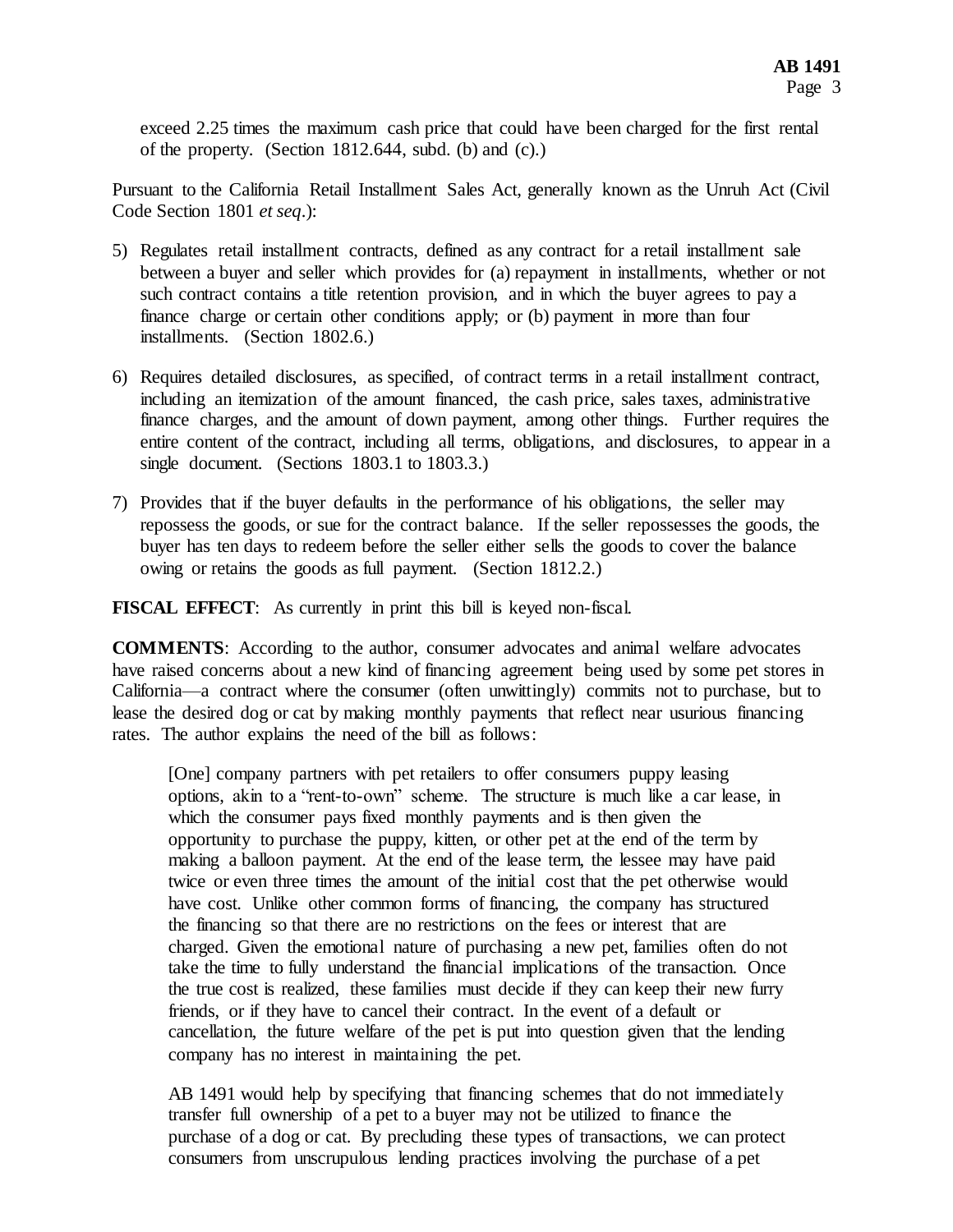and reduce the potential that the puppy, kitten or other animal will be relinquished to a shelter due to financial circumstances.

*Regulation of rent-to-own agreements, retail installment contracts, and usury laws, generally.* Usury is defined by Black's Law Dictionary  $(5^{th}$  Ed.) as an unconscionable and exorbitant rate or amount of interest, and a usurious loan is one whose interest rates are determined to be in excess of those permitted by a jurisdiction's usury laws. Under the California Constitution, the interest rate limit for sales contracts is 12%, while the interest rate on judgments is limited to 7%. (Cal. Const. Article XV, Sec. 1.) However, there are many exceptions to the usury laws, including for large banks and financial institutions, as well as for certain loans secured by real property. In addition, if a consumer expressly agrees to an interest rate higher than the statutory limit, then they effectively waive these protections. As a result, many consumer contracts (including virtually all credit card agreements) legally employ interest rates that exceed these limits.

Existing law, the California Retail Installment Sales Act, generally known as the Unruh Act (not to be confused with the Unruh Civil Rights Act, Section 51 of the Civil Code), regulates consumer retail installment contracts for the sale of personal goods and services on time and revolving charge accounts. (Civil Code Sec. 1801 *et seq*.) Generally speaking, the Unruh Act governs contracts that provide for the purchase to be paid in four or more installments, or which impose a finance charge, higher price, or other cost to the buyer in exchange for deferred payment. As originally enacted, the Unruh Act limited the interest rate that could be charged under such contracts, but those restrictions were removed in 1988 and no such restrictions exist today in California (although they do in other states).

Rent-to-own (RTO) contracts, also known as rental-purchase contracts, differ from retail installment contracts because there is a lessor-lessee relationship established until the lessee ultimately purchases the property, either by making all of the required monthly payments or by exercising an option to purchase the property before the scheduled end of the lease term, pursuant to the terms of the contract. Existing law, the Karnette Rental-Purchase Act governs consumer rental transactions of property for personal, household, or family purposes in which the renter has the option to apply a portion of the rent toward purchase of the property. (Civil Code Section 1812.620 *et seq.*) In 2006, the Legislature enacted AB 594 (Ch. 410, Stats. 2006) to amend the Karnette Act to establish bright-line pricing limits that cap the cash price of the property and the total amount of payments that can be required under RTO contracts. RTO contracts are leases also subject to regulation under the federal Consumer Leasing Act.

*Recent reports of consumer experiences with pet leasing contracts raise significant consumer protection concerns.* According to the author, the type of financing agreements for pet ownership identified by consumer advocates and highlighted in recent media reports are structured as leasing agreements rather than as lending agreements--in order to circumvent usury laws that cap what lenders can charge consumers—resulting in troubling examples of consumers charged exorbitant amounts beyond the cash price of the pet. The author cites a number of accounts appearing in recent media articles describing the experiences of consumers who, knowingly or unknowingly, entered into a leasing agreement for a pet dog or cat at extremely high rates of financing:

• One family thought they had bought a dog for \$2,400 from a San Diego-area pet store, but without realizing it, had agreed to make 34 monthly lease payments of \$165, after which they had the right to buy the dog for a balloon payment of about two months' rent.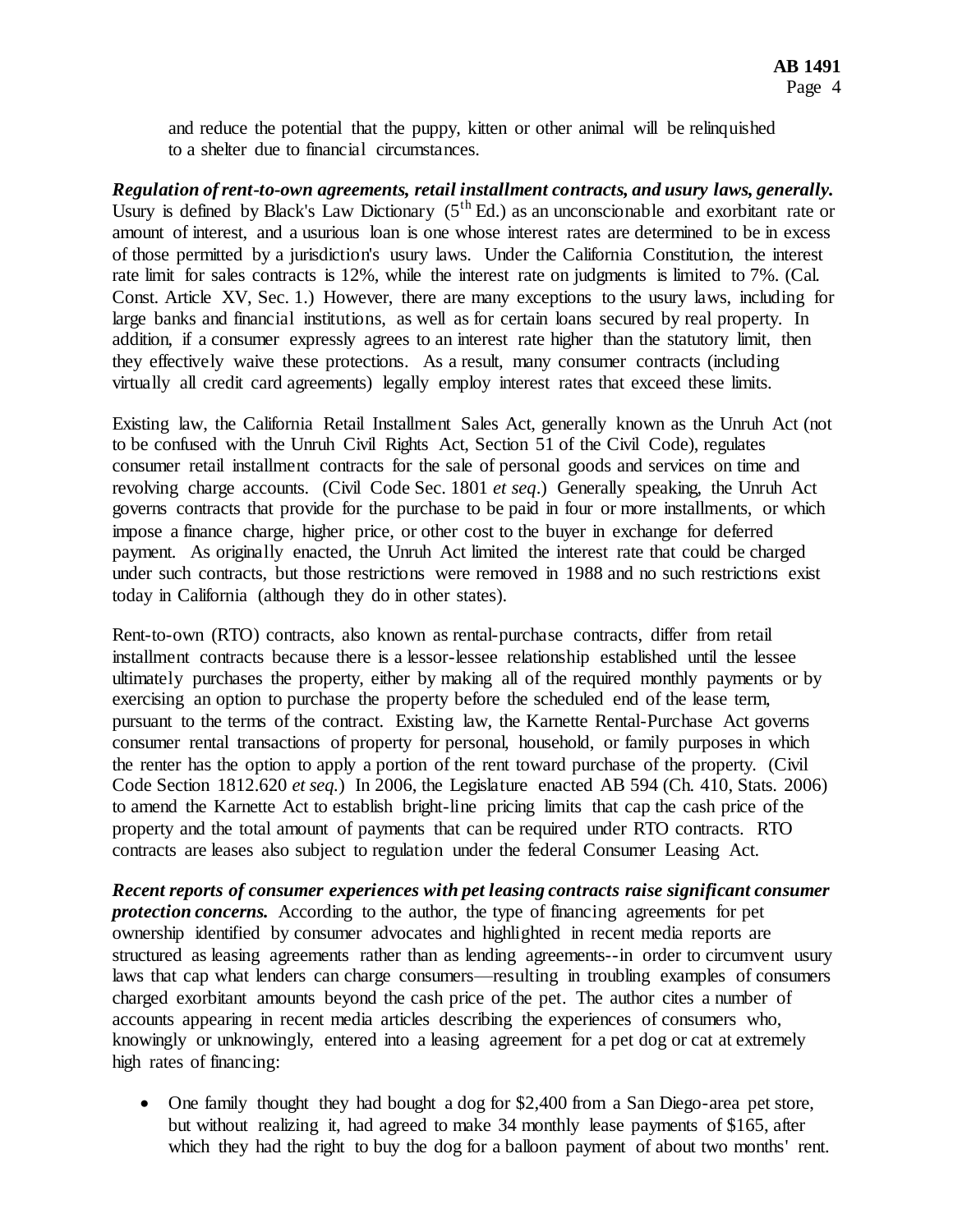Under the lease agreement, they would have paid the equivalent of more than 70% in annualized interest—nearly twice what credit card lenders charge. In addition, the lender could take back the dog if a payment was missed, and the family would be on the hook for an early repayment charge if the dog ran away or died. (Patrick Clark, "I'm Renting a Dog?" Bloomberg (March 1, 2017). Available at: https://www.bloomberg.com/news/ [features/2017-03-01/i-m-renting-a-dog.\)](https://www.bloomberg.com/news/%20features/2017-03-01/i-m-renting-a-dog)

• Another family from Oceanside, CA who entered into a leasing contract for a puppy that required 27 monthly payments totaling \$2,687, after which they had the right to pay \$93.52 to end the lease or twice that amount (\$187.04) to purchase the pet, plus additional fees and taxes. The pet store's initial asking price for the puppy in this case was just \$495. The family asserted that no store employees explained they were signing up for a lease rather than a purchase, and ultimately they returned to the store the day after taking the dog home and cancelled the contract. (Ashly McGlone, "Couple shocked at 'dog lease' deal." San Diego Union-Tribune (November 28, 2014.) Available at: [http://www.sandiegouniontribune.com/news/watchdog/sdut-oceanside-puppy-dog-lease-](http://www.sandiegouniontribune.com/news/watchdog/sdut-oceanside-puppy-dog-lease-2014nov28-htmlstory.html)[2014nov28-htmlstory.html\)](http://www.sandiegouniontribune.com/news/watchdog/sdut-oceanside-puppy-dog-lease-2014nov28-htmlstory.html)

In both cases, the financing agreement offered at the pet store was through a company called Wags Lending, perhaps the most well-known of several companies that offer these types of financing agreements through pet stores in California. Started in 2013, Wags Lending was reportedly already used by 350 pet retail stores and breeders in 40 states by its first year of operation. (*Id.)* According to a Bloomberg writer, Wags Lending charges effective interest rates ranging from about 36% to 170% on an annualized basis, based on sample rates published on its website. (Clark, *supra*.) This fact is not immediately apparent because Wags doesn't show its pricing in terms of APR, since it asserts it is underwriting leases, not loans. (*Id.*) Importantly, because the contracts at issue in this bill are deliberately structured as lease agreements rather than loan agreements, they are not subject to usury laws or other laws regulating lenders, and this is true not only in California but likely in many other states where these contracts are being used.

According to the author (referring to Wags Lending):

The primary lending company engaged in this type of financing states that the company focuses the financing in underserved communities with little or no access to credit. Additionally, (the CEO) has stated that the financing is targeted to the purchase of goods that are highly emotional in nature.

The predatory nature of the financing scheme raises a number of consumer protection issues. If a buyer could simply purchase the pet on a traditional credit card, they could avoid a large proportion of the cost. Instead, for many low income or uninformed buyers, this becomes an unscrupulous financing scheme that could result in financial strains requiring the consumer to default

The author's statement refers to passages in the Bloomberg and San Diego Union-Tribune articles, cited above, including comments made by the CEO and founder of Wags Lending, to support the following contentions. First, the closed-end lease model was selected from a number of different credit models under consideration specifically because it is exempt from usury laws in all 50 states. (Clark, *supra.*) Second, the company's leasing agreements are intended to target consumers who don't have access to other forms of credit but still wish to acquire an expensive dog or cat by financing its purchase. (*Id*.) And third, that the company specifically targets pet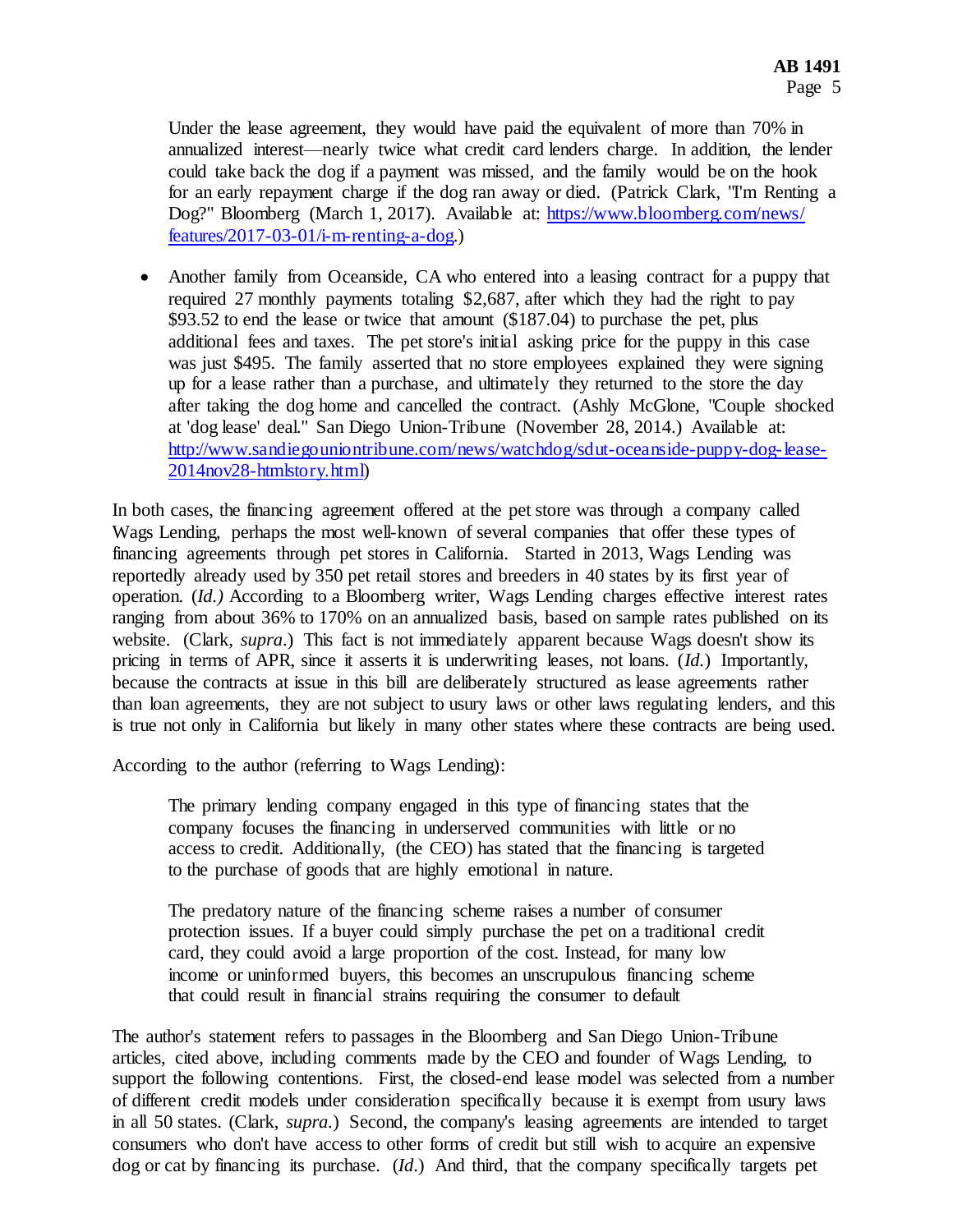consumers (usually more expensive purebred animals) because of the emotional aspect of the purchase (*Id.*, quoting the CEO as saying "We like niches where we're dealing with emotional borrowers" to explain the types of purchases the parent company of Wags Lending chooses to finance.)

At the time of this analysis, the Committee had not received correspondence from Wags Lending or any other companies who offer pet leasing agreements. In the interest of balance, however, Committee staff notes that, in the same articles cited by the author, Wags Lending has defended its business practices from charges that they are predatory in nature. Specifically, Wags Lending has contended that: (1) it is transparent in its advertising and its contracts about the leasing structure of these agreements, and that any consumer who entered into such a contract without realizing he or she was leasing-to-own the pet rather than purchasing it outright bears responsibility for signing the contract without reading it first; (2) it offers consumers with credit limitations a way to finance the purchase of an expensive purebred dog or cat that simply can't be found at animal shelters; and (3) it complies with all applicable federal and state leasing laws, and even offers a money-back guarantee for the first 30 days.

## *Should existing law regulating rental-purchase agreements apply to the leasing of animals in the same way it currently applies to furniture, appliances, and other personal property?*

Although the contracts at issue in this bill are on their face structured as RTO lease agreements, some consumer lawyers have raised questions about whether these types of lease agreements for pets would hold up as leases under the federal Consumer Leasing Act if challenged in court. Although this theory has yet to be tested in court, supporters of this theory contend that dogs are uniquely different from other assets like furniture or vehicles because they cannot easily be taken back by the lessor, revalued and resold in the way a car is. (Clark, *supra*.) The Consumer Leasing Act contemplates that there is an "anticipated actual fair market value of the property upon lease expiration" that guides the decisions of the lessor and lessee (15 U.S.C. 41, Sec. 1667b), and unlike vehicles or other property that can be remarketed by the lessor after expiration or termination of a lease, it is not clear that this can be done for a pet dog or cat. As a practical matter, the author contends that consumers entering into RTO contracts at issue in this bill do not contemplate that they are only renting the pet for a period of months or years, to be returned at the expiration of the lease; and financers of these transactions have little experience repossessing or remarketing pets after the end of a lease because the event is so rare. (McGlone, *supra*.)

*Pet leasing contracts may also threaten animal welfare.* Whether these types of financing agreements are better regulated as loans rather than leases, supporters of the bill take the broader view that leases for dogs and cats should be deemed void against public policy because of the threat to animal welfare that they may create. Specifically, they contend that the repossession or potential repossession of pet dogs or cats pursuant to a lease contract creates unique animal welfare concerns that don't arise with respect to furniture, appliances or other inanimate forms of property, and therefore it should be against the public policy of California to allow rent-to-own contracts for dogs and cats.

#### The ASPCA writes in support:

This type of "rent to own" scheme may be justifiable for some consumer goods, such as furniture or car tires, which can easily be repossessed. However, it is wholly ill-suited and unconscionable to utilize such a structure for the purchase of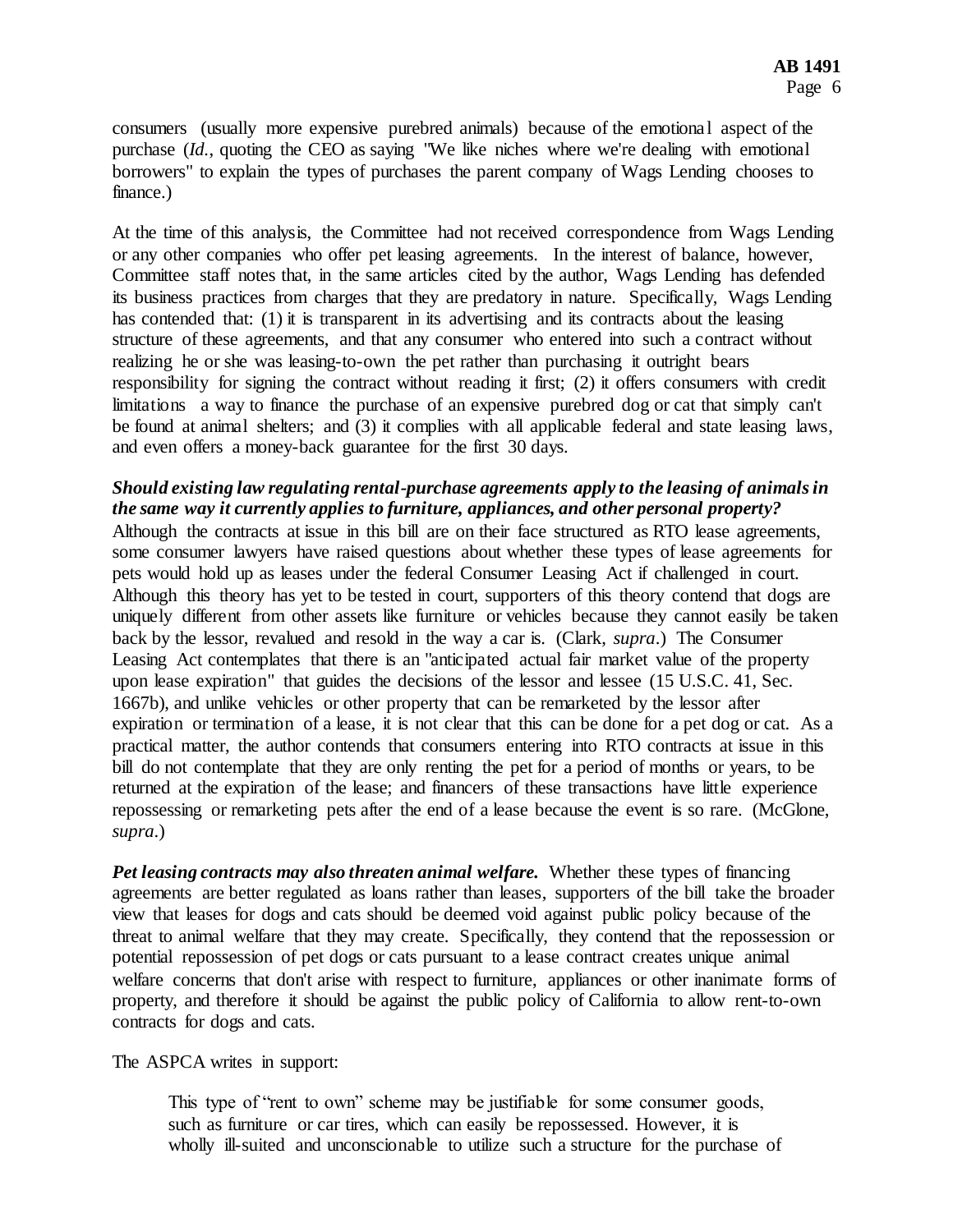a dog or cat. Neither the financing scheme nor current California laws contemplate the responsibilities required to care for an animal in the event of repossession. s such, it is highly likely that the pet would be relinquished to an animal shelter in the event of the purchaser's default, resulting in a detriment to the purchaser, the financing company and, most importantly, the welfare of the animal.

In closing, the ASPCA believes that AB 1491 will protect consumers from unscrupulous lending practices involving the highly emotional purchase of a pet and reduce the potential that the puppy or kitten will be relinquished to an animal shelter due to financial circumstances.

Pet leasing agreements specifically contemplate several ways in which the pet could end up back in the possession of the lessor. First, the lessor may repossess the animal if the consumer defaults on the lease payments (increasingly likely given that the consumer presumably could not afford to buy the pet outright for the initial store price). Second, even if the consumer makes all the required monthly lease payments, he or she may decline to exercise the option to purchase the animal—effectively returning the pet to the lessor or financing company. Finally, the lessor may unilaterally repossess the pet if conditions of the lease are violated (e.g. it learns the animal is being mistreated or not being cared for properly).

According to proponents, the pet store that initially housed the dog or cat is no longer party to the transaction once the lease agreement is effective, and it is not unusual for the financing company to have assigned the contract to a third party company that primarily specializes in managing or collecting on debt obligations. Under these circumstances, what is to happen to the pet when the lease is terminated or expires? According to the articles cited by the author, Wags Lending says that return of pets after the full term of the contract is rare, and that it does take steps to find new homes for pets in cases where the lease was ended early, including trying to convince the pet store to take back the pet. However, as discussed above, it is hard to assess what remarket value or diminished "realized value" the asset has after repossession when the asset is a dog or cat that has been separated from the family it lived with for months or years previously.

Furthermore, a financing company or debt collection company is not in the business of rehoming pets or reselling them on the market, so it is conceivable and even likely that such pets will unfortunately end up being relinquished to animal shelters if they cannot be resold or found a new home by the company repossessing them. In support, the State Humane Association of California (SHAC) writes:

(E)xisting law does not anticipate that a rent-to-own contract would be utilized for a transaction involving a pet. Therefore, it does not address the complexities of maintaining and caring for a pet, including the eventualities of sickness or death and the treatment and disposition of the pet in case of default. The stakes are simply too high to make rent-to-own contracts involving pets anything but bad public policy.

For these reasons, the bill is also supported by several other animal welfare organizations, including the ASPCA, the Humane Society of the United States (HSUS), and the San Diego Humane Society.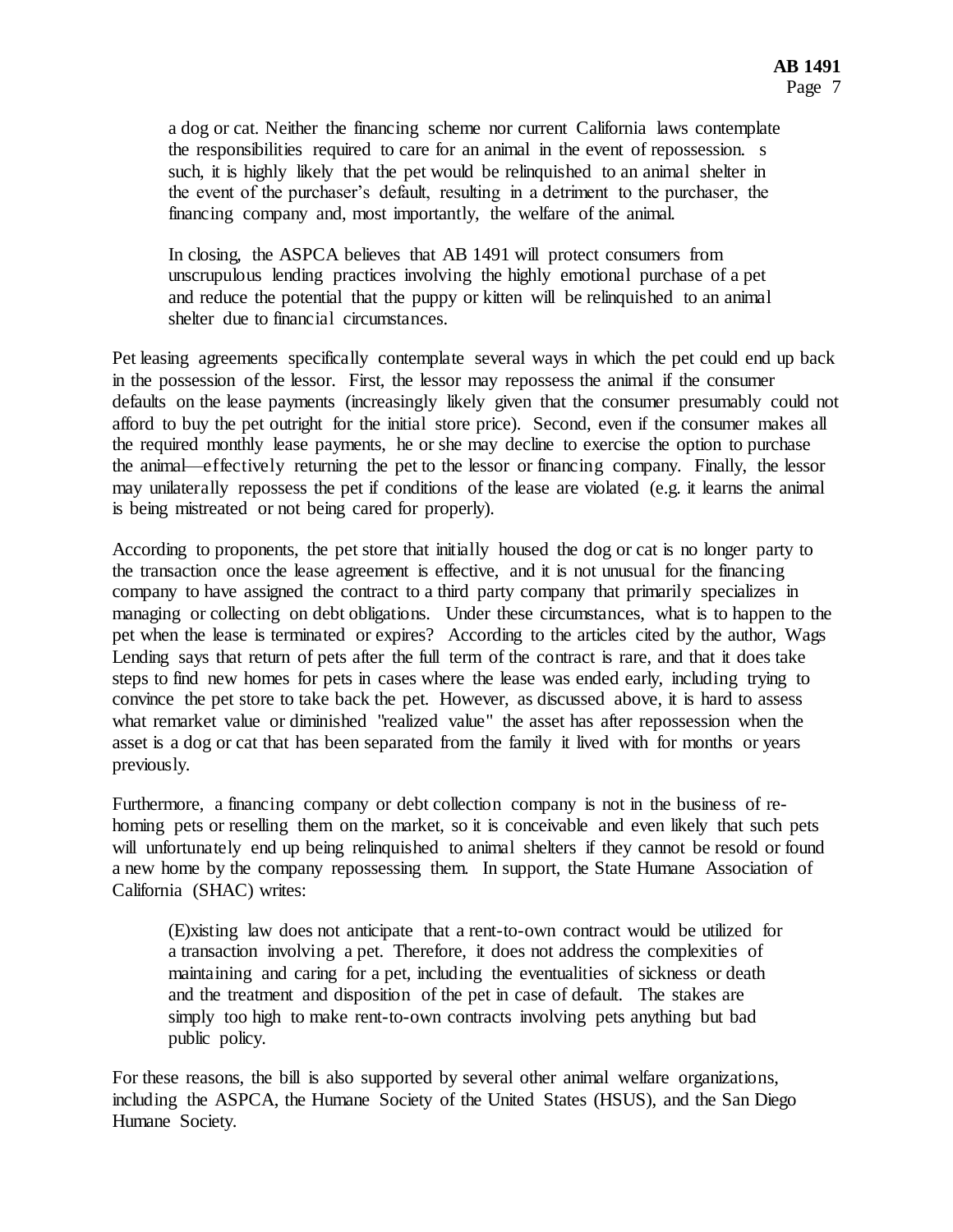*Proposed author's amendments to exclude breeding lease agreements used by dog enthusiasts.* As currently in print, the bill provides that "any contract entered into on or after January 1, 2018 for the lease of a dog or cat" is void as against public policy. The Animal Council, a nonprofit based in Millbrae, CA, opposes the current version of the bill because they believe it is too broad and unnecessarily prohibits temporary leases of breeding females commonly used by dog enthusiasts to mate dogs and breed litters. They write:

The American Kennel Club has historically provided for leases of breeding females as a means for registrants to use these (contracts) to access quality breeding stock from limited and valued canine gene pools. . . (These) have always been legal contracts in California and are routinely used by a broad range of private parties in personal transactions. These transactions are not part of the recent commercial pet financing industry and should not be prohibited in an effort to protect consumers from unscrupulous business practices within this emerging business model.

In order to clarify that this bill is intended only to affect leases of dogs and cats that contemplate transfer of ownership of the animal, and not the temporary lease of a breeding female for the purpose of breeding a litter, the author proposes the following amendment:

On page 2, line 11, after "cat" insert: "that provides for or offers the option of transfer of ownership of the dog or cat at the end of the lease term"

In addition, the author proposes the following technical amendment to correct a minor drafting problem:

On page 3, line 2, delete "return all amounts" and replace with "the return of all amounts he or she paid"

*ARGUMENTS IN SUPPORT:* The State Humane Association of California writes that the emotional bonds between pets and pet owners should also be taken into account in deciding whether RTO contracts should be against public policy. SHAC states:

Setting aside the issue of whether RTO contracts are inherently unfair and predatory, a position held by many consumer advocates, they are categorically problematic in the context of pets. Although pets are generally treated as personal property under the law—no different than a television or dining room table—they serve an important social and emotional function in our lives. For example, in a 2015 Harris Poll, 95% of pet owners said they consider their pets to be members of the family. That we love our pets is undeniable. So to allow consumer transactions in which someone can spend years bonding with a cherished pet only to miss a payment and have the pet taken away is patently cruel and unconscionable. While there is no doubt that losing the family television would be disappointing, losing a beloved family pet would be unquestionably traumatic and heart-wrenching.